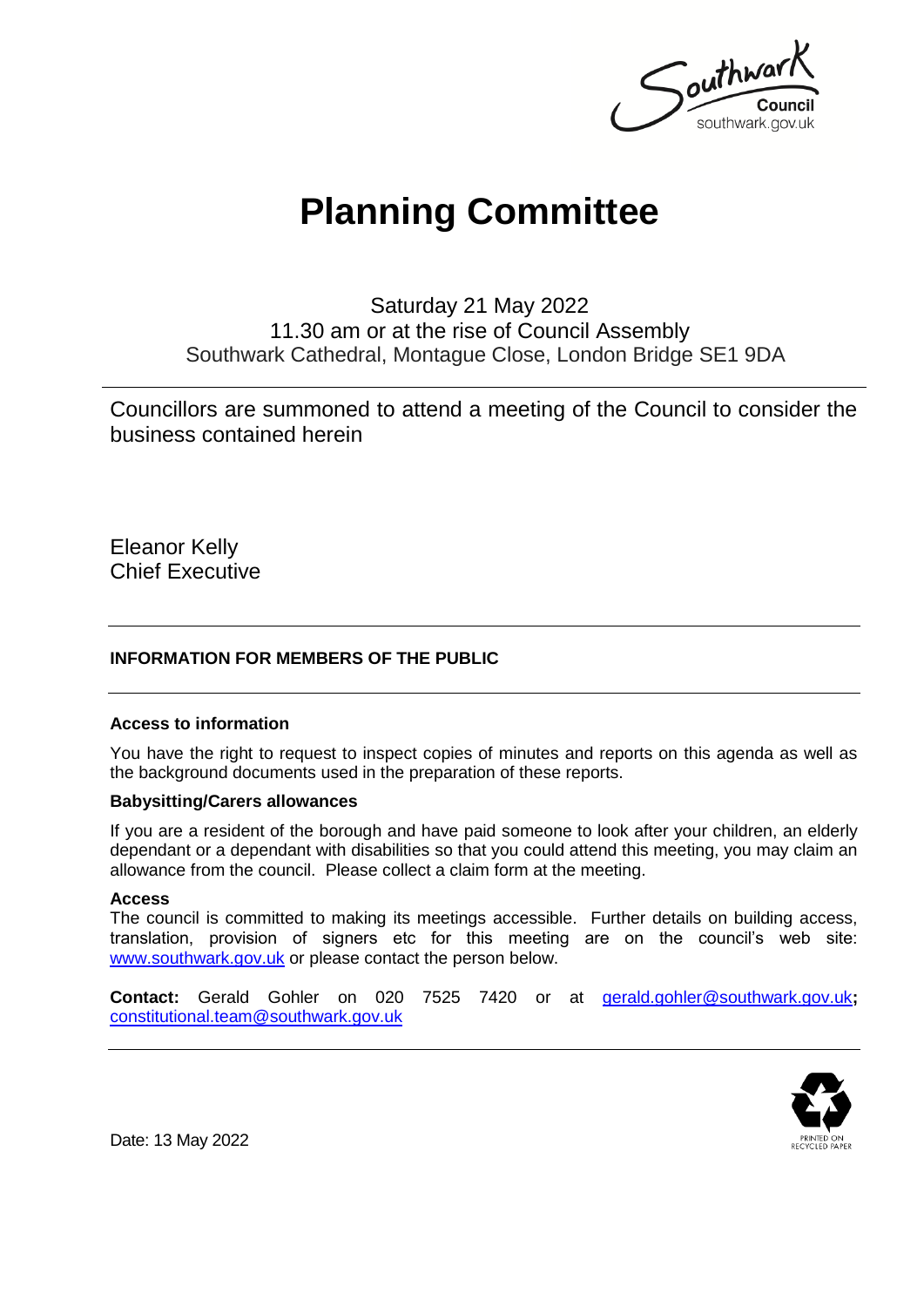Southwark southwark.gov.uk

## **Planning Committee**

Saturday 21 May 2022 11.30 am or at the rise of Council Assembly Southwark Cathedral, Montague Close, London Bridge SE1 9DA

### **Order of Business**

**Item No. Title Page No.**

#### **PART A - OPEN BUSINESS**

#### **1. APOLOGIES**

To receive any apologies for absence.

#### **2. CONFIRMATION OF VOTING MEMBERS**

A representative of each political group will confirm the voting members of the committee.

#### **3. NOTIFICATION OF ANY ITEMS OF BUSINESS WHICH THE CHAIR DEEMS URGENT**

In special circumstances, an item of business may be added to an agenda within five clear days of the meeting.

#### **4. DISCLOSURE OF INTERESTS AND DISPENSATIONS**

Members to declare any personal interests and dispensation in respect of any item of business to be considered at this meeting.

#### **5. PLANNING SUB-COMMITTEE ARRANGEMENTS FOR 2022-23** 1 - 7

To establish two planning sub-committees and appoint chairs and vicechairs of the planning sub-committees.

#### **ANY OTHER OPEN BUSINESS AS NOTIFIED AT THE START OF THE MEETING AND ACCEPTED BY THE CHAIR AS URGENT.**

#### **EXCLUSION OF PRESS AND PUBLIC**